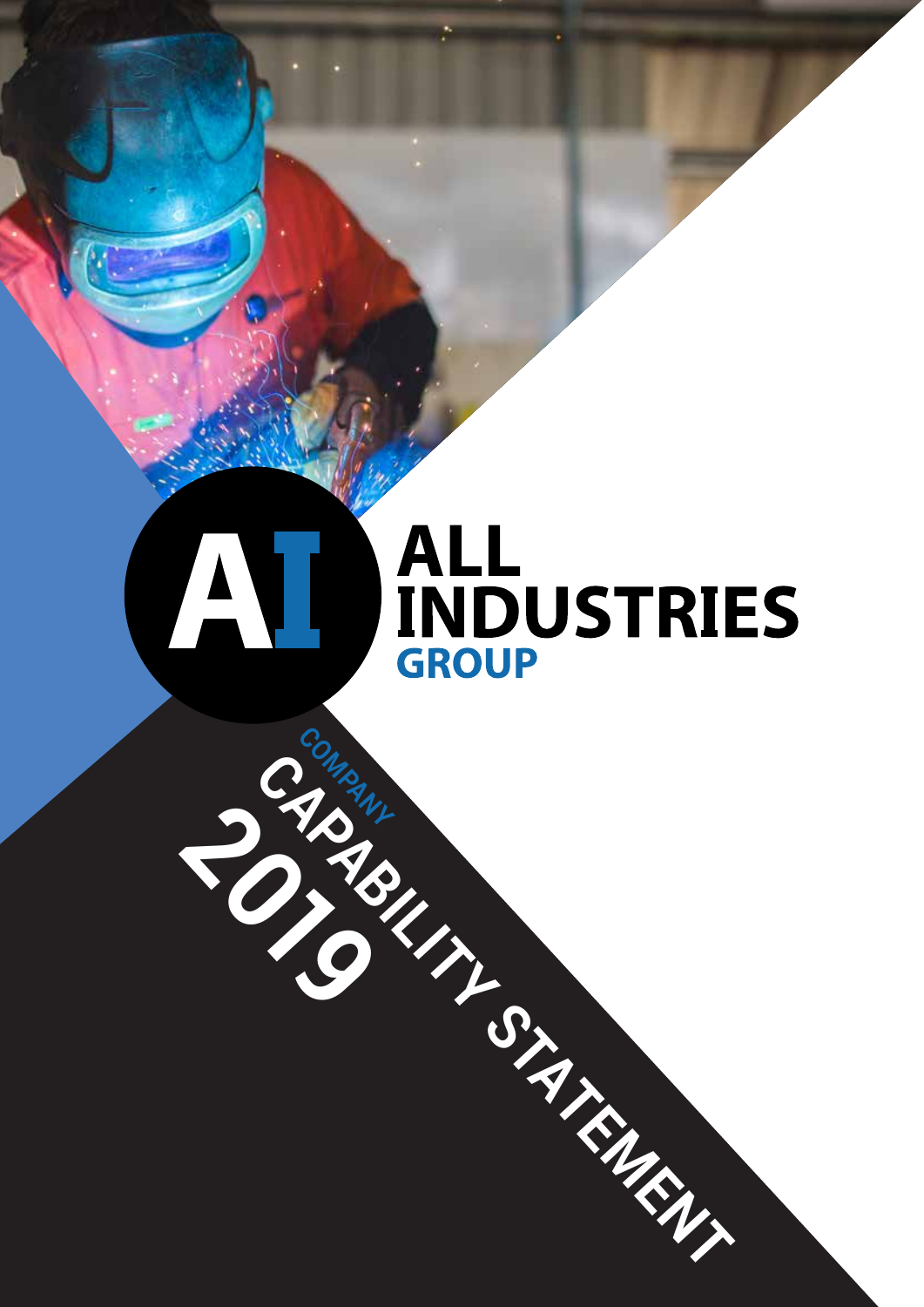

## Company Profile

All Industries Group is a product supply specialist producing turnkey solutions for local, national and international clients.

#### Commitment To Safety

The safety and well being of our people is at the heart of all that we do. This includes the safety of All Industries Group products and clients. All staff are supported with ongoing safety and workplace training, including mine specific inductions as required. A safe workplace not only protects against personal injury but protects assets, people and their families from harm.

#### **Directors**

As the directors of All Industries Group it is our mission to add value to the supply chain network, by eliminating steps, making it easier and faster to transact. Here at All Industries Group, we focus on delivering the best quality, price and speed for our clients. We do this through industry leading warehousing solutions to offer the market place our products off the shelf availability. Giving you, the customer, the most competitive, valuable, timely and efficient means of supply.

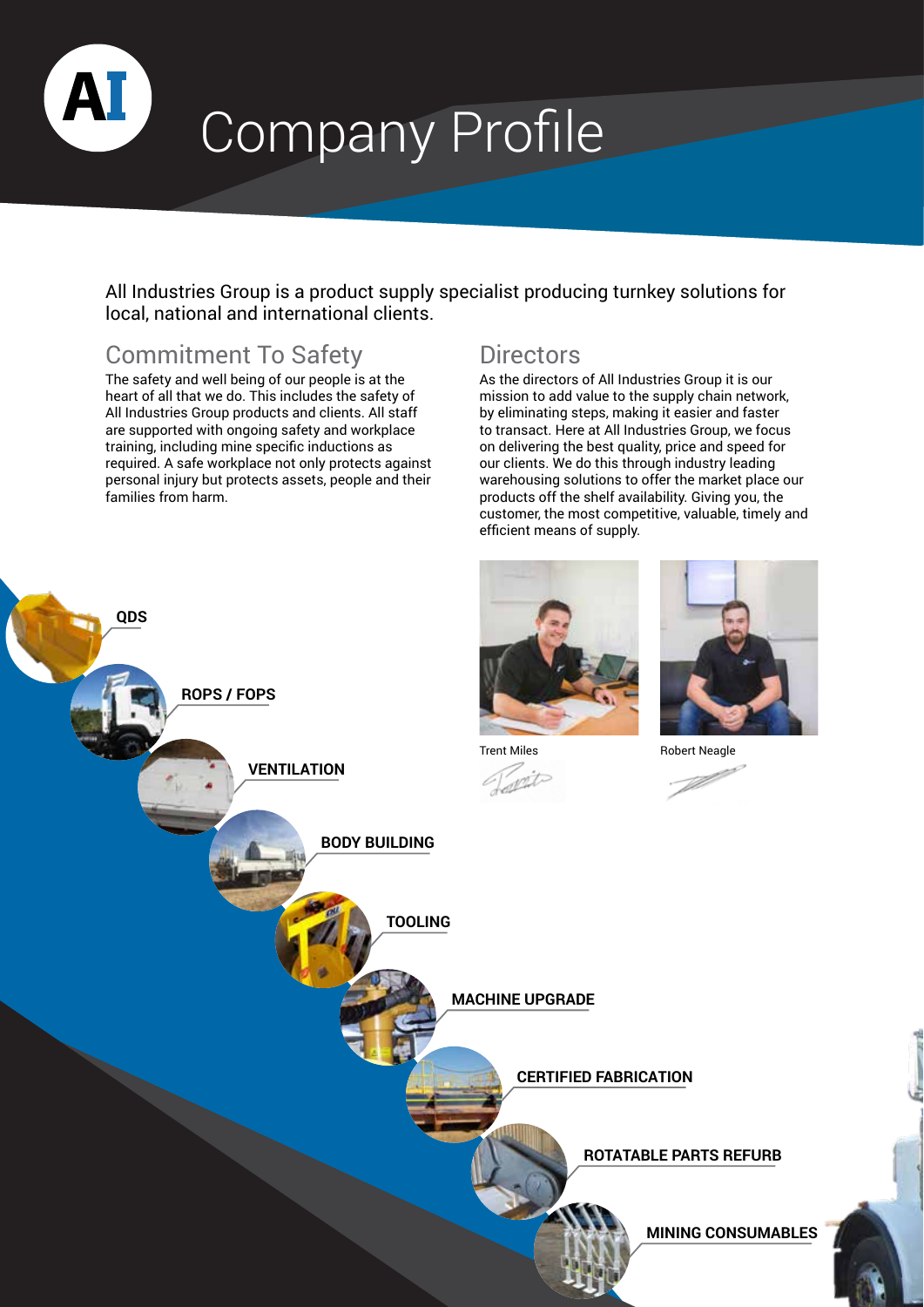![](_page_2_Picture_0.jpeg)

## All Industries Group specialises in:

#### Fabrication

Our team has extensive tooling capabilities to produce full in house manufacturing for specialised products.

AI Group have a bespoke ISO 9001 QA controlled fabrication process and production line. Allowing all Industries Group to produce at a much faster rate then competitors This results in our clients seeing less asset downtime and improved supplier reliability.

All Industries Group also manufacture and hold stock for repeat products. This gives our clients off the shelf service for custom items.

#### Drafting & Design

We have a dedicated team that can offer turn key solutions from drafting to complete engineering services.

- Onsite drafting
- Finite element analyis reports (FEA)
- Reverse engineering to produce shop drawings
- Modifications to existing fixed and mobile plant
- Equipment design
- Autodesk inventor 3D modelling
- Specialised ROPS/FOPS designs
- RPEQ Certification

#### Underground Design & Manufacture

Our Engineering team can manufacture and design specialised underground componentry and QDS attachments.

- Refurbishment and Certification
- Abrasive blasting and coating
- Mining Consumables
- Ventilation Control Devices
- Stone dusting solutions
- QDS
- Rotatable parts refurbishment
- Certified Fabrication

### Open Cut Design

#### & Manufacture

- Certification of access platforms and designs
- Manufacturing of access systems and platforms
- Machine overhauls
- Pontoon and pump repairs
- Wear solutions for fixed plant/mobile plant
- Fluid transfer solutions
- Machine upgrades
- **Tooling**

#### ROPS/FOPS

Rollover Protective Systems / Falling Object Protective System

- All ROPS/FOPS are designed and tested to meet all Australian standards
- ROPS/FOPS frames are manufactured from the highest grade certified carbon steel.
- Manufacture and fit ROPS/FOPS to trucks including prime mover cabs
- Manufacture and fit ROPS/FOPS to excavators, dozers and graders
- Repair, test and re-certify damaged ROPS/FOPS and cabins for earthmoving and mining industries.

![](_page_2_Picture_43.jpeg)

![](_page_2_Picture_44.jpeg)